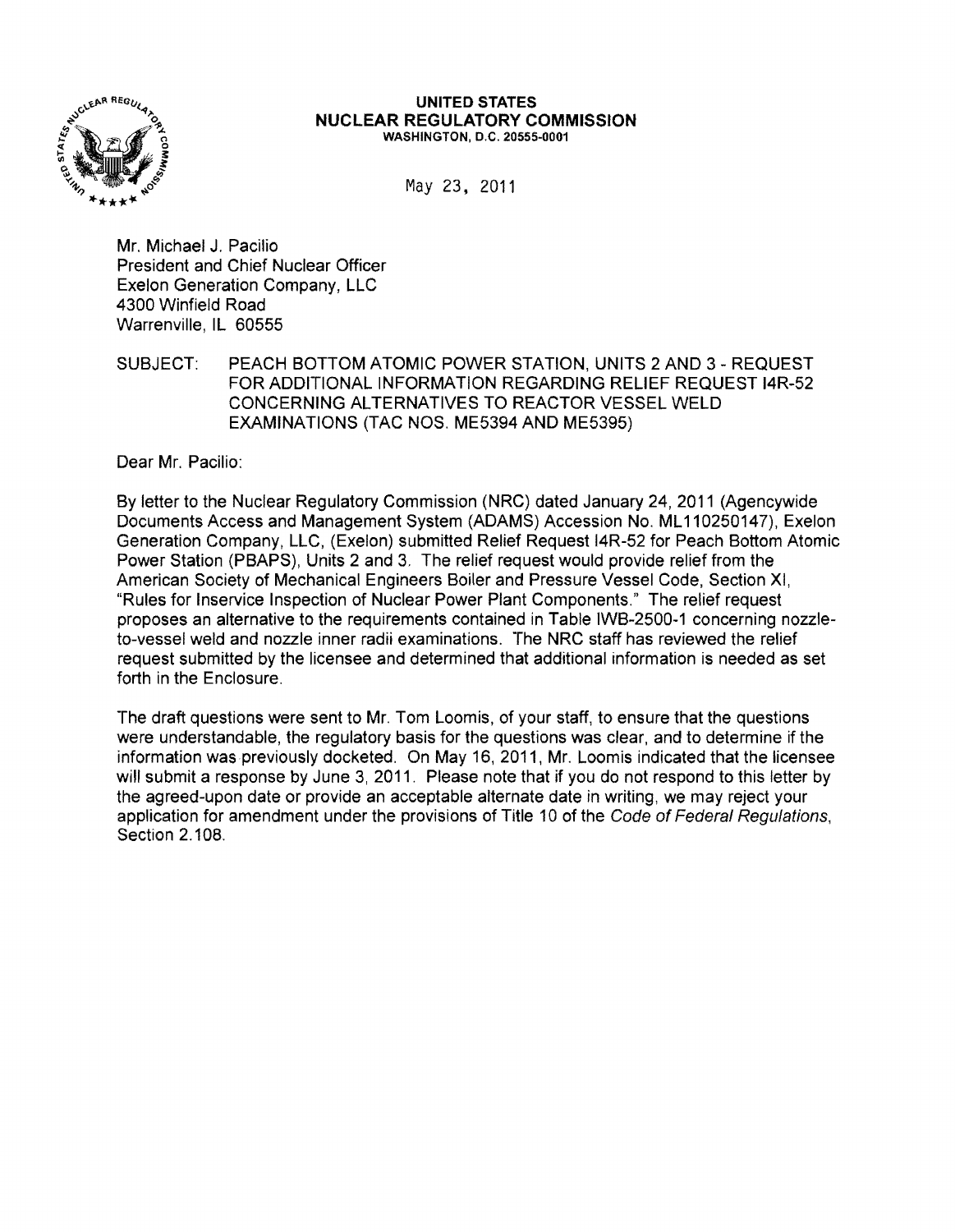M. Pacilio  $-2-$ 

If you have any questions, please contact me at (301) 415-3204.

Sincerely, )  $\wedge$  11 // I U *i*  sinceres,<br>Am D. Hoghey

John D. Hughey, Project Manager Plant Licensing Branch 1-2 Division of Operating Reactor Licensing Office of Nuclear Reactor Regulation

Docket Nos. 50-277 and 50-278

Enclosure: As stated

cc w/encl: Distribution via ListServ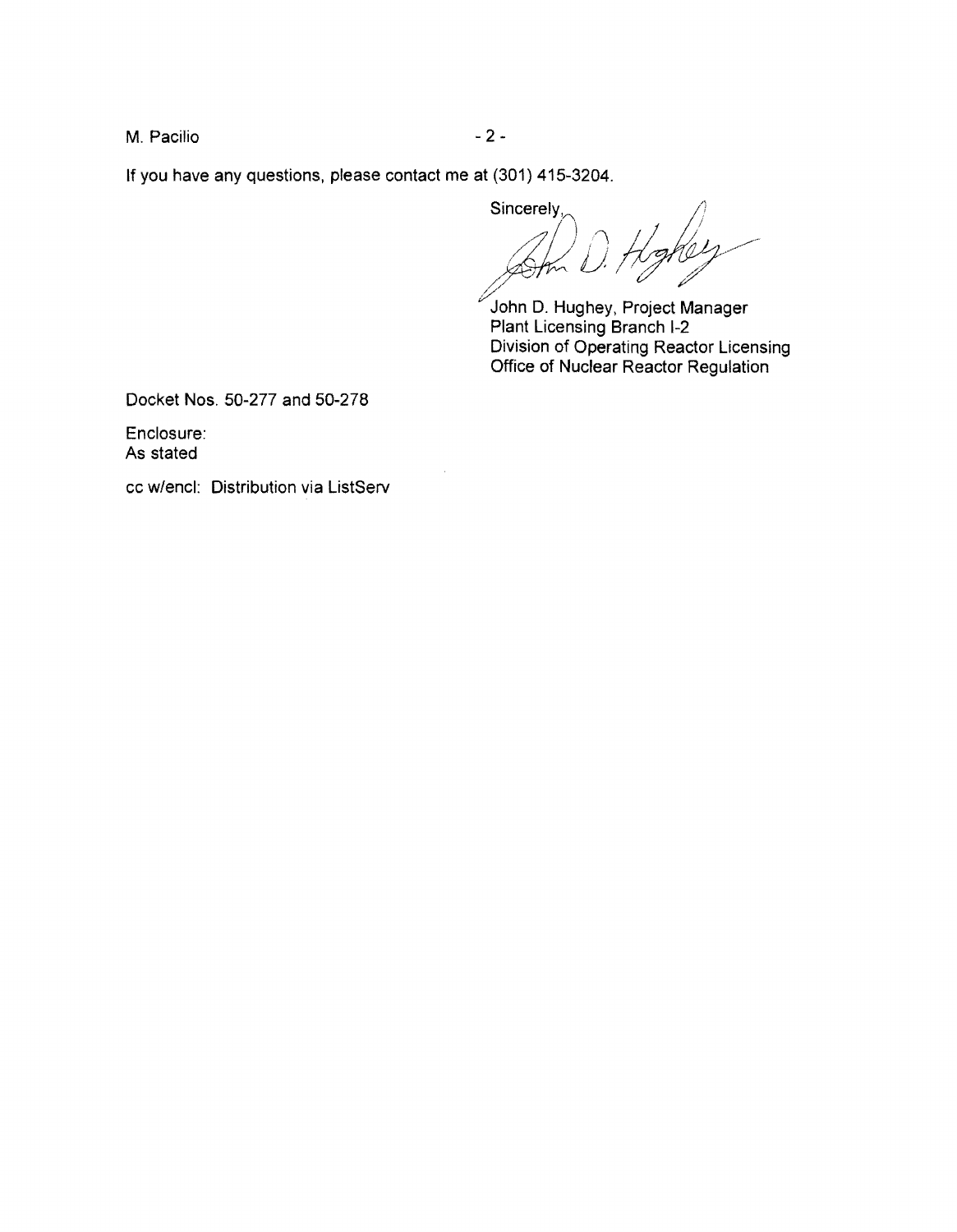# REQUEST FOR ADDITIONAL INFORMATION REGARDNG

# RELIEF REQUEST 14R-S2 CONCERNING NOZZLE-TO-VESSEL

### WELD AND INNER RADII EXAMINATIONS

### PEACH BOTTOM ATOMIC POWER STATION, UNITS 2 AND 3

# DOCKET NOS. SO-277 AND 50-278

By letter to the Nuclear Regulatory Commission (NRC) dated January 24, 2011 (Agencywide Documents Access and Management System (ADAMS) Accession No. ML 1102S0147), Exelon Generation Company, LLC, (Exelon) submitted Relief Request 14R-S2 for Peach Bottom Atomic Power Station (PBAPS), Units 2 and 3. The relief request would provide relief from the American SOciety of Mechanical Engineers Boiler and Pressure Vessel Code (ASME Code), Section XI, "Rules for Inservice Inspection of Nuclear Power Plant Components." The relief request proposes an alternative to the requirements contained in Table IWB-2500-1 concerning nozzle-to-vessel weld and nozzle inner radii examinations. The NRC staff has reviewed Exelon's submittal and determined that additional information, as described below, is needed to complete the review.

Enclosure 3 to Relief Request 14R-52 lists inspection results for the nozzles for which an alternative is being requested. The NRC staff notes that all the inspection results listed are from the third or fourth inspection interval.

- RAI-01: Clarify whether all the inspection results for the life of each unit are included or only those conducted in accordance with Appendix VIII to the ASME Code, Section XI, "Performance Demonstration for Ultrasonic Examination Systems."
- RAI-02: Indicate which examinations listed in Enclosure 3 were conducted in accordance with Appendix VIII to the ASME Code, Section XI, "Performance Demonstration for Ultrasonic Examination Systems."